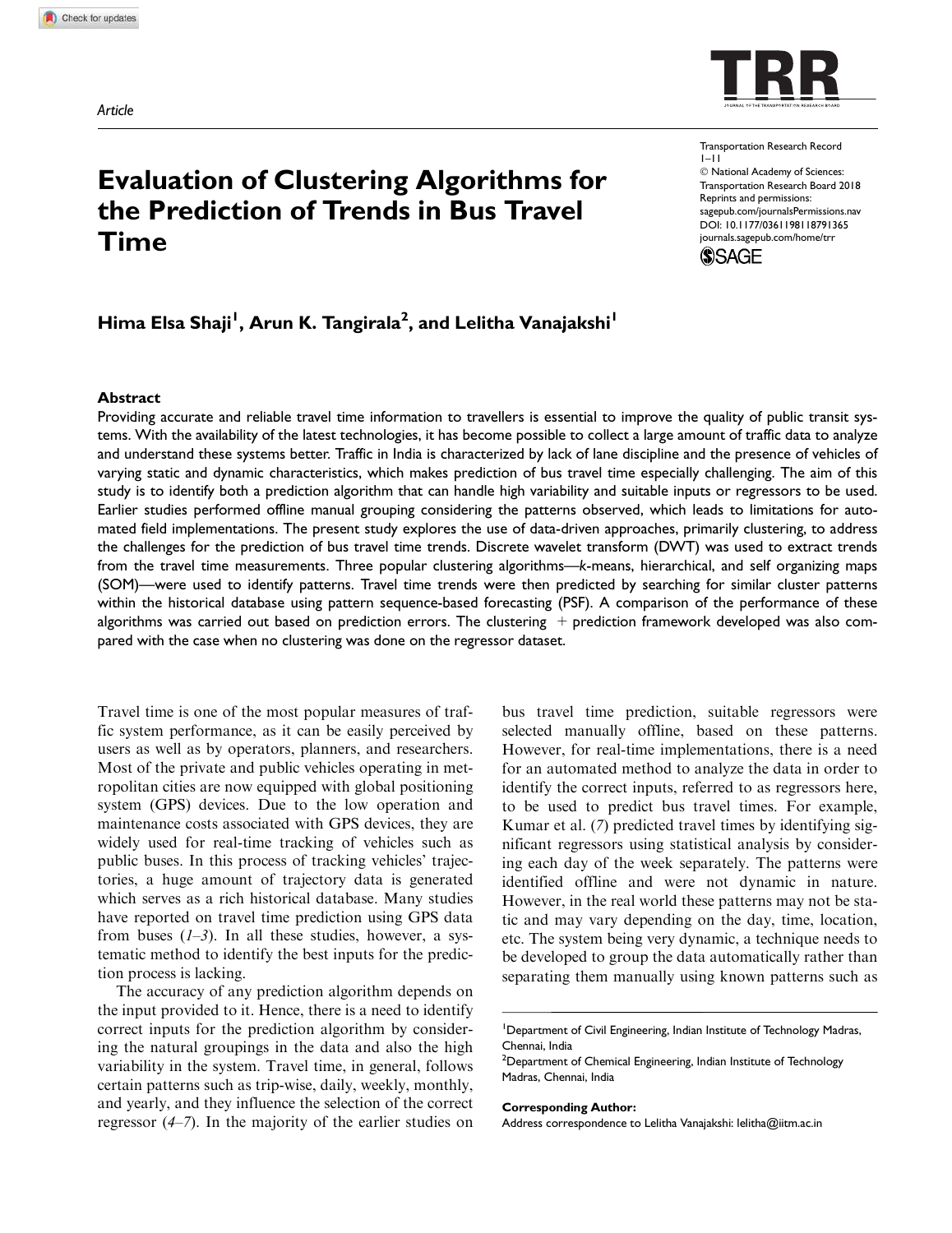daily and/or weekly trajectories. Thus, there is a need to identify the correct regressors for the prediction algorithm by considering the natural groupings in the data and also the high variability in the system, ideally with an automated approach. Dynamic techniques need to be identified to do this grouping of data automatically rather than separating it manually using daily or weekly patterns. Clustering is one such data-driven, dynamic technique which can be used to identify the natural groups within a data set. This approach is possible if a large historical database is available. Once such groups are identified, the characteristics of the group can be used for better travel time prediction. For example, Van Der Voort et al. (*8*) predicted traffic flow on a motorway by dividing the data set manually into weekdays and weekends and also by clustering it using Kohonen maps. It was shown that the latter worked better than the case when the regressor dataset was divided manually.

The choice of the type of clustering technique to be used and the number of clusters into which the data should be divided are two major questions that should be answered. According to Jain et al. (*9*), there is no clustering technique that can be applied universally. Hence, the identification of the clustering technique that is best suited to the data is a major concern. The important clustering algorithms include: partitional, hierarchical, model-based, density-based, grid-based, and self organizing maps (SOM). Partitioning clustering algorithms, like *k*-means clustering, divide the dataset containing *n* unlabeled objects into *k* clusters such that each of the clusters formed has at least one object in it (*10*, *11*). However, the optimum value of *k* should be known. Hierarchical clustering (*12*) is another popular clustering algorithm which uses either agglomerative or divisive techniques to create a hierarchy of clusters. In a model-based clustering approach, the data is assumed to belong to a mixture of probability distributions, each representing a different cluster. It then finds the best fit of data to that model (*13*). SOM, or Kohonen maps (*14*), is a type of artificial neural network which projects higher dimensional data into a lower dimension (typically 2-D). Other popular clustering algorithms include density-based clustering (*15*) and grid-based clustering (*16*). However, parameters such as density thresholds (*17*) need to be defined and are not used for time series clustering due to high complexity (*18*).

Clustering techniques have been reported for prediction of traffic parameters. Chung (*19*) used a clustering algorithm to group historical travel time data. The computation time reduced significantly after the data was clustered, as only similar segments of the historical database need to be searched to identify the patterns. Ladino et al. (*20*) used a *k*-means clustering algorithm to organize a historical database into clusters and then used Kalman filtering technique to predict travel time for each cluster. Park et al. (*21*) used fuzzy c-means clustering and Kohonen SOM to cluster historical link travel times and calibrated individual artificial neural network (ANN) for each class. However, all these studies were limited to homogenous traffic conditions.

A detailed literature review on bus travel time prediction was carried out. The techniques used for travel time prediction can be categorized into naive models, regression models, linear and non-linear time series models, state space models, and ANN, as summarized in Table 1.

A prediction methodology was developed based on a pattern sequence-based forecasting (PSF) algorithm. The two main steps in PSF include the use of a suitable clustering technique to obtain cluster labels and prediction of future values by searching for the previous cluster labels within the database. Alvarez et al. (*36*) used PSF to predict future energy demand by clustering the data set using *k*-means. It was reported that this technique showed remarkable improvement compared with predictions made using autoregressive integrated moving average (ARIMA) or ANN. Jin et al. (*37*) extended energy

Table 1. Travel Time Prediction Techniques

| Authors                                                                                | Method                                   | Description                                                           |
|----------------------------------------------------------------------------------------|------------------------------------------|-----------------------------------------------------------------------|
| Weigang et al. (22);<br>Jeong et al. (23)                                              | Naive models                             | Simple or weighted average of the historical<br>travel times          |
| Bertini et al. (24); Patnaik et al.<br>$(25)$ ; Abdelfattah et al. $(26)$              | Regression models                        | Function of a set of regressor variables                              |
| Bhandari (27); Suwardo et al.<br>(28); Kumar et al. (29)                               | Linear and non-linear time series models | Used AR, ARIMA, seasonal ARIMA, and non-<br>linear time series models |
| Vanajakshi et al. (30);<br>Padmanabhan et al. (31);<br>Kumar et al. (3); Kumar et al., | State space models                       | Used Kalman Filter to estimate state space<br>models                  |
| (32)<br>Chien et al. (33); Yu et al. (34);<br>Fan et al. $(35)$                        | Artificial neural networks               | Used ANN to predict bus travel times                                  |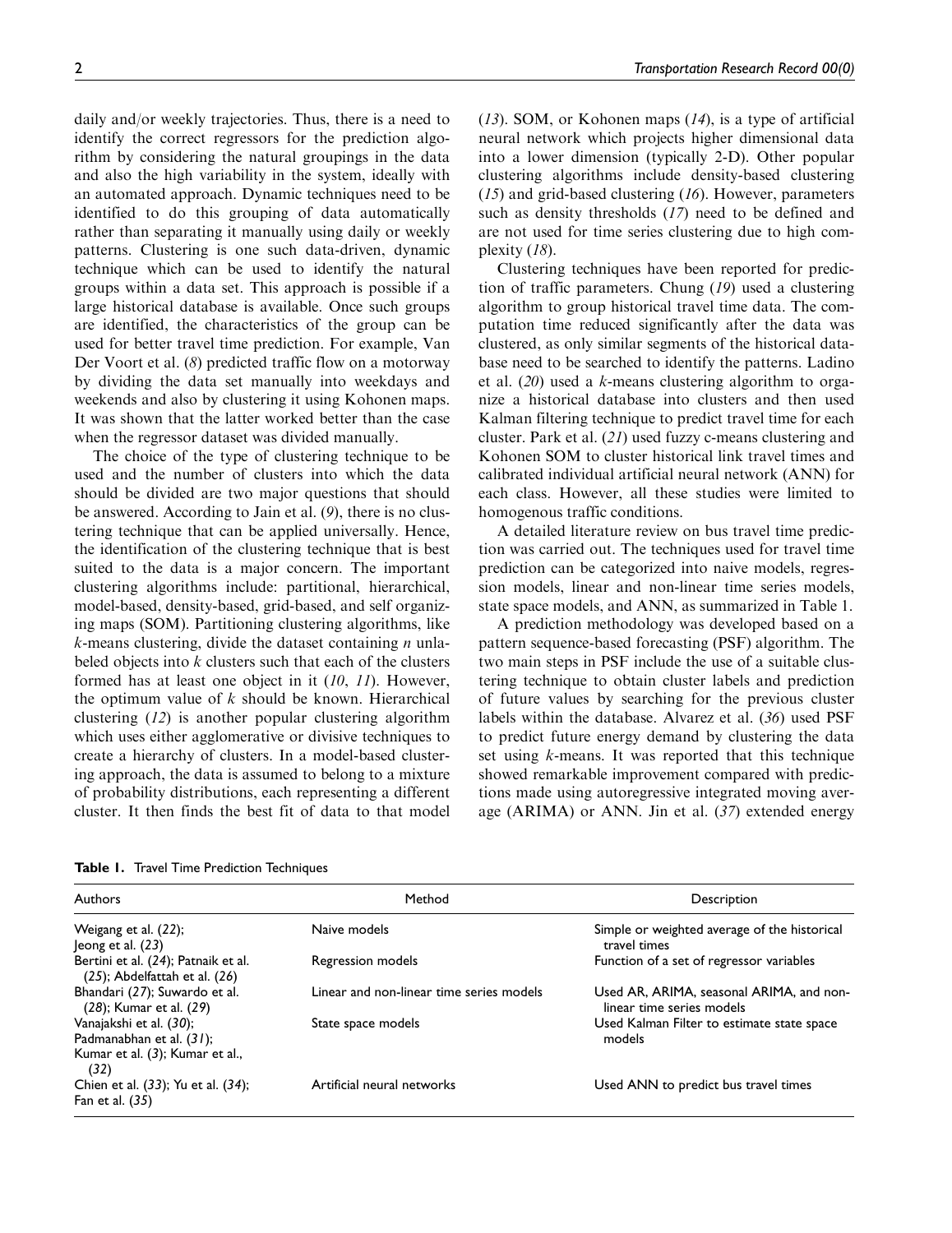

Figure 1. Data hierarchy.

demand forecasting using PSF technique, with SOM as the clustering technique. It was shown that PSF which used SOM as initial classifier worked better when compared with *k*-means as the initial classifier.

From the review of the literature, it was seen that not many studies which used clustering as a pre-processing tool for prediction involved mixed traffic conditions. In addition, in the majority of these studies, patterns in travel time were identified manually using chronological factors. There is a lack of an automated method for travel time prediction based on bus GPS data by identifying the trends in travel times. Considering these limitations, the present study aims to:

- 1. Identify natural groupings in the data using popular clustering techniques such as *k*-means, hierarchical, and SOM clustering.
- 2. Carry out the prediction of trends in travel time using PSF technique and compare the prediction performance using each of the clustering techniques.
- 3. Compare the performance of the clustering +prediction framework with the no clustering case.

## Data Collection

The data used for the study were collected using GPS devices fixed to Metropolitan Transport Corporation buses in Chennai, the capital city of the state of Tamil Nadu, India. The 19B bus route was chosen as the study stretch. The route spans a length of 29.4 km and connects Kelambakkam, a suburban area of the city, to Saidapet, a major commercial area of the city. The northbound 19B route was chosen for the analysis. The GPS data were collected every 5 s from the GPS units fitted to the buses. Data were collected from a total of 1,024 trips

during a period of 45 days. The obtained GPS data includes date, timestamp, and latitude and longitude of the bus location. The distance between two consecutive GPS points was calculated using the Haversine formula (*38*). For the purpose of analysis, the route was divided into 500-m sections, resulting in 56 sections. The travel times for each 500-m section were calculated using interpolation.

## Preliminary Analysis

Travel times vary both spatially and temporally. In addition, travel times may follow yearly, monthly, weekly, daily, and hourly patterns. Many of these patterns are assumed to be recurrent in nature. Within a week, travel time patterns may differ between weekdays and weekends. Travel time also varies spatially and is affected by the characteristics of the area and the presence of signals, bus stops, and intersections. Based on all these, a data hierarchy structure of the travel time is prepared first and is shown in Figure 1. It can be seen from Figure 1 that the travel time data is high dimensional and varies with many factors.

To understand the variation of travel time in each section, the variance of travel time in each section was calculated using available data. Figure 2 shows the variance in travel times calculated for 500-m sections. It can be seen that the travel time along the study stretch is highly variable. The high peaks in the plot correspond to sections with bus stops and/or intersections. For example, the highest variance can be observed for section 47, a section near TIDEL Park, which is a major information technology park in Chennai. This section has a bus stop and two major intersections within 100 m distance. This causes delays, thereby increasing the travel times to a high value. It can also be seen that initial sections, such as section 10, have low travel time variance. The reason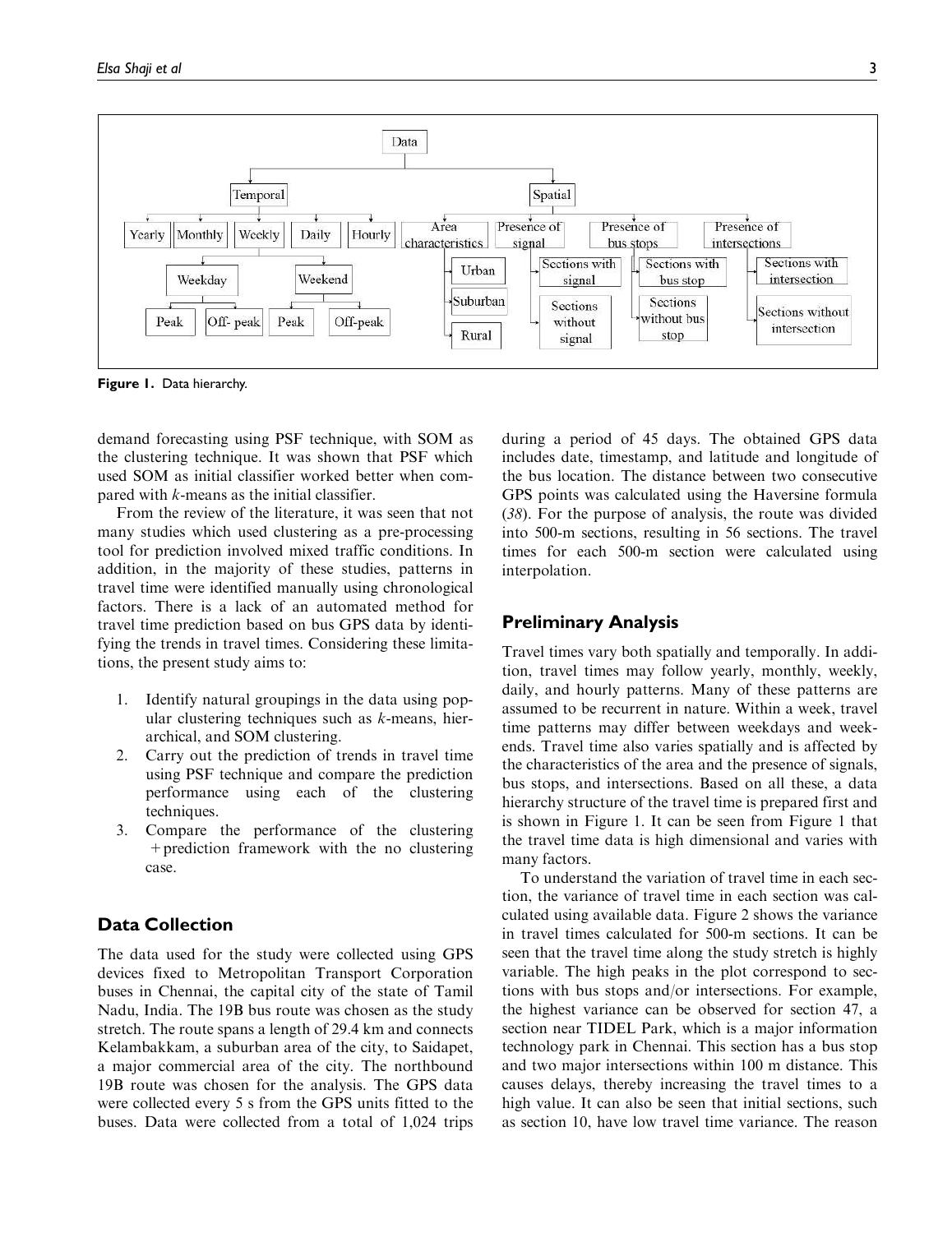

Figure 2. Variance in travel times for each section of route 19B.

could be that these sections are located in the suburban area before the bus enters the city limits. Section 33 was taken as a representative sample section from within the city limits, but with no bus stops and/or intersections. It can be observed that the variance of travel time in this section is not as high as section 47, nor as low as section 10. These three sections were chosen as sample sections for further analyses, namely, section 10 for low travel time, section 33 for urban section with no bus stops or intersections, and section 47 for urban section with a bus stop and intersection.

## Proposed Methodology

The proposed prediction methodology uses a PSF algorithm. This algorithm involves two main steps: clustering and prediction. The data is initially clustered and cluster labels are obtained. Further, the prediction is carried out based on the cluster labels. This method can be applied to predict travel times in a time series, either onedimensional or multi-dimensional. Figure 3 shows the prediction framework used in this study. A detailed description of all the steps in the algorithm is provided in the following sections.

## Extraction of Travel Time Trends

A signal can be considered to be a combination of a trend component and a high-frequency component. The definition of trend is subjective based on the application. The trend, in general, can be defined as the predictable



Figure 3. Proposed methodology of PSF.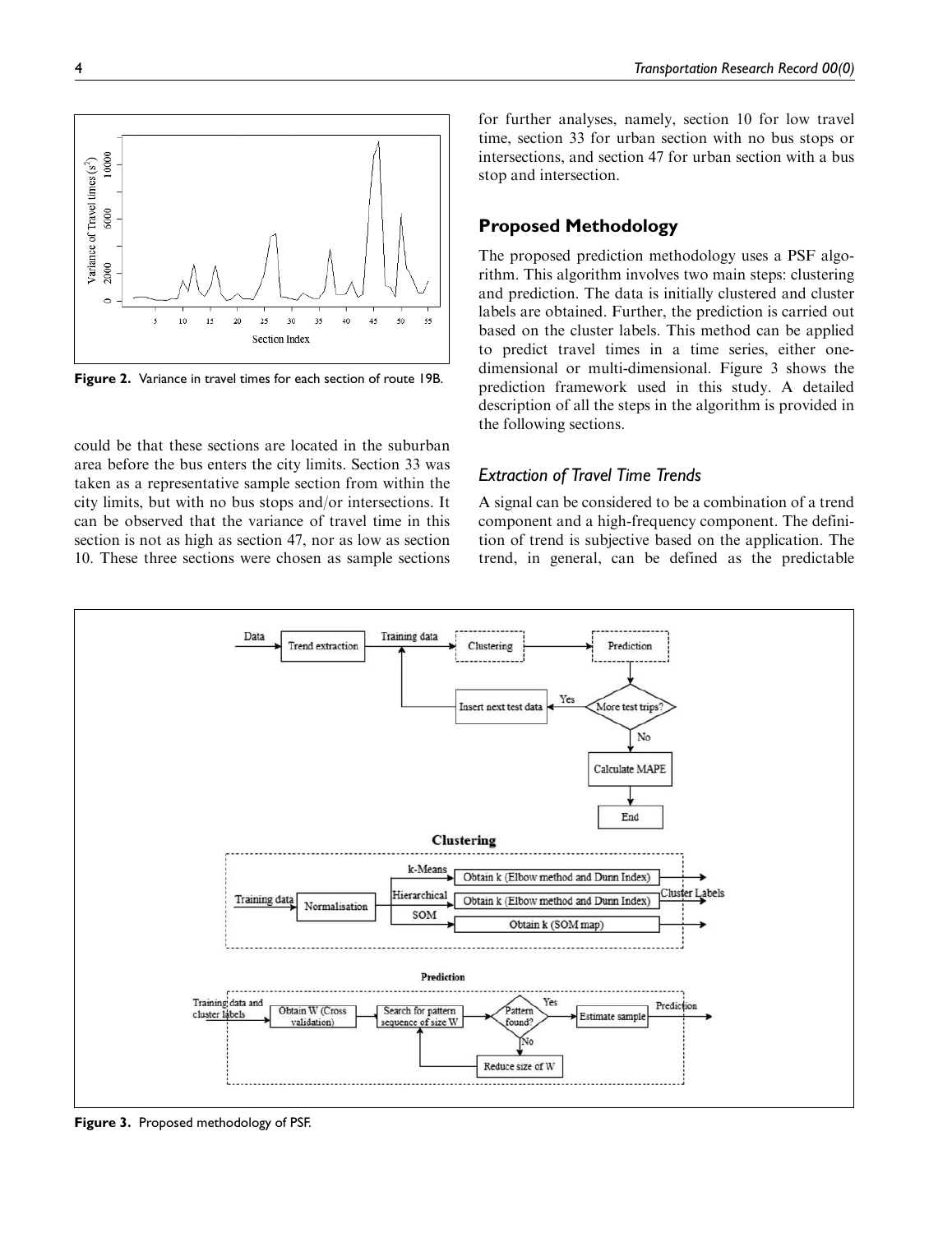component of a signal, which will be predominantly the low-frequency part. It is the smoothened part of the signal and holds significant information contained in the signal. The travel time data under consideration is highly variable, consisting of both trends and high-frequency variations. In this study, the travel time trends extracted from the travel time measurements were used as regressors for prediction, while the high-frequency variations will be handled by a more sophisticated algorithm later.

Trends can be extracted from time series data using various techniques such as moving average filtering (*39*), median filtering (*40*), and discrete wavelet transforms (DWT) (*41*). Wavelet-based trend extraction was reported to be more efficient as it can reconstruct the signal without loss of much information (*41*). Hence, in this study, the trends in travel time were extracted using DWT. For this, the travel time data is first decomposed into wavelets at different levels of resolution. The wavelet coefficients at the lower levels of resolution were then thresholded using soft policy. In soft policy, the wavelet coefficients less than the threshold value are set to zero, whereas the threshold value is subtracted from those wavelet coefficients which are greater than the threshold. The threshold levels were chosen such that the trend extracted captures at least 70% of the signal. After thresholding, the signal is reconstructed. This reconstructed signal now contains the trends extracted.

### **Clustering**

Clustering is a data-driven technique which can be used to find *k* clusters from the group of data such that objects belonging to the same cluster are similar and dissimilar to the objects in the other clusters. The type of clustering technique to be used and the number of clusters into which the data should be divided into are the two major questions that should be answered. From the literature review, it was seen that *k*-means, hierarchical, and SOM are three popular clustering techniques used to group highly varying data. Hence, these three clustering algorithms were chosen for further analysis. The travel time trends of each of the selected sections were clustered using *k*-means, hierarchical, and SOM separately and were used as regressors to the prediction. Based on the predictions made, performance analysis of the three clustering algorithms was done to identify the clustering technique suitable for each scenario.

The travel time trend data used for clustering was scaled to improve the convergence properties of the clustering algorithms (*42*). The optimum number of clusters (*k*) for each of the clustering algorithms needs to be determined. For *k*-means clustering and hierarchical clustering, many validation indices are available to find the optimum number of clusters. Out of these, two popular methods were chosen: elbow method (*43*), and Dunn

index (*44*). For SOM, the number of optimum clusters (*k*) was identified from the U-Matrix (*45*). The optimum number of clusters *k* using *k*-means, hierarchical clustering, and SOM, respectively are: Section 10: {9, 5, 3}; Section 33: {9, 6, 4} and Section 47: {6, 6, 5}.

#### Pattern Sequence-Based Forecasting (PSF)

Given the travel time trends of a section up to trip *d*, our aim is to predict the travel time trend of the next trip  $d + 1$  for the same section. Let  $Y(i)$  be the travel time trend of the section for the *i*<sup>th</sup> trip and  $C(i) \in \{1,...,k\}$  be the cluster label for the  $i^{th}$  trip. Let  $S_w$ <sup>*i*</sup> denote the sequence of cluster labels of the section travel time trend for *W* consecutive trips, from day *i* backward.

$$
S_W^i = [C_{i-W+1}, C_{i-W+2}, \ldots, C_i]
$$
 (1)

The prediction algorithm then searches for the sequence of labels of length  $S_W^d$  in the database to obtain the subsequence set  $ES_{d+1}$ .

$$
ES_{d+1} = \{ j \text{ such that } S_W^j = S_W^d \}. \tag{2}
$$

In case no matching pattern is found, the value of *W* is reduced by 1 and the pattern search is again initiated. Once the pattern is identified, the predicted value of travel time trend for the next trip  $d + 1$  is obtained by averaging the travel time trends of the members in the set  $ES_{d+1}$  as:

$$
\hat{Y}(d+1) = \frac{1}{size(ES_{d+1})} \sum_{j \in ES_{d+1}} Y(j+1),
$$
 (3)

where  $size(ES_{d+1})$  is the number of elements in the set  $ES_{d+1}$ . The process is repeated until all the test trips are predicted.

Determining the Number of Previous Trip Labels. The number of previous trip labels to be considered (*W*) for the PSF algorithm is another parameter that needs to be determined. The PSF algorithm searches the label sequence of *W* previous trips within the training data set in order to make a prediction. The value of *W* should be chosen such that the forecasting errors, as given in Equation 4, are minimized.

$$
\sum_{d \in ts} \|\hat{Y}(d+1) - Y(d+1)\|,\tag{4}
$$

where  $\hat{Y}$ (d + 1) is the predicted travel time trend of the $(d + 1)^{th}$  trip and  $Y(d + 1)$  is the measured travel time trend of the  $(d + 1)^{th}$  trip and *ts* denotes the training dataset. However, to find the value of  $\hat{Y}$   $(d + 1)$ , the members in the set  $ES_{d+1}$  should be known, which again depends on the value of *W*. Hence the value of *W* was found using cross-validation.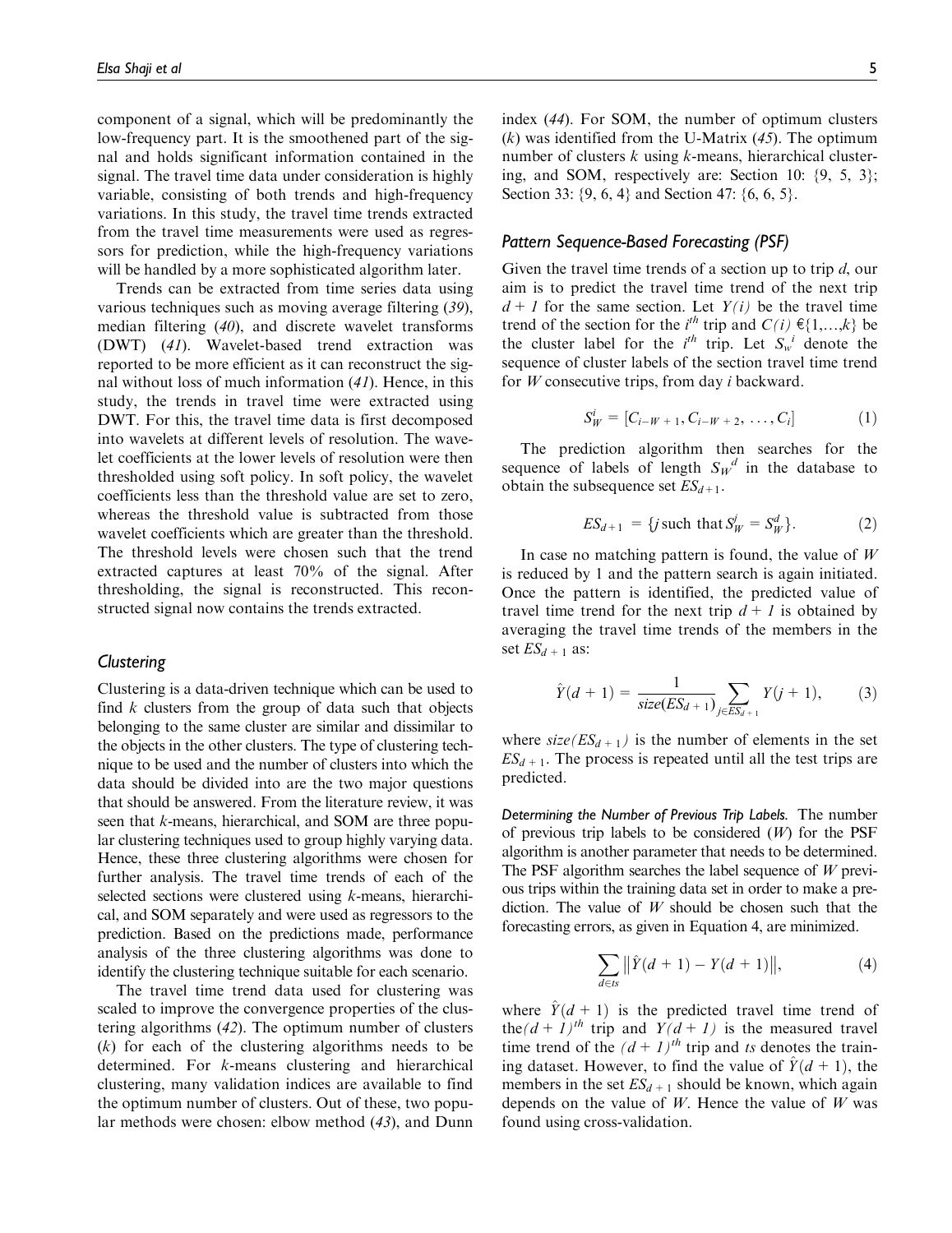

**Figure 4.** W for section 47 using (a) k-means, (b) hierarchical, and (c) SOM clustering.



Figure 5. Measured and predicted travel time trends of section 10 using (a) k-means, (b) hierarchical, and (c) SOM clustering.

Cross-validation is the process of dividing a data set into a training data set for training the model and a test data set to evaluate the performance of the model (*46*). The traditional cross-validation can be applied only to data sets where the observations are independent. Hence, cross-validation is done on a rolling basis in this study (*47*). A 10-fold cross-validation is used for our study. The data set is divided into 10 partitions. In fold 1: partition [1] was used as training and partition [2] as the test

set. In fold 2: partitions [1] and [2] were used as training and partition [3] was used as the test set. This process is repeated for all the folds. The mean absolute percentage error for cross-validation (MAPE*cv*) was calculated for every fold, varying *W*. The average value of MAPE*cv* (*e<sup>j</sup>* ) is then calculated for each window size by averaging across all 10 folds, as shown in Equation 5. *W* is selected as that value which minimizes the average value of MAPE*cv* as shown in Equation 6.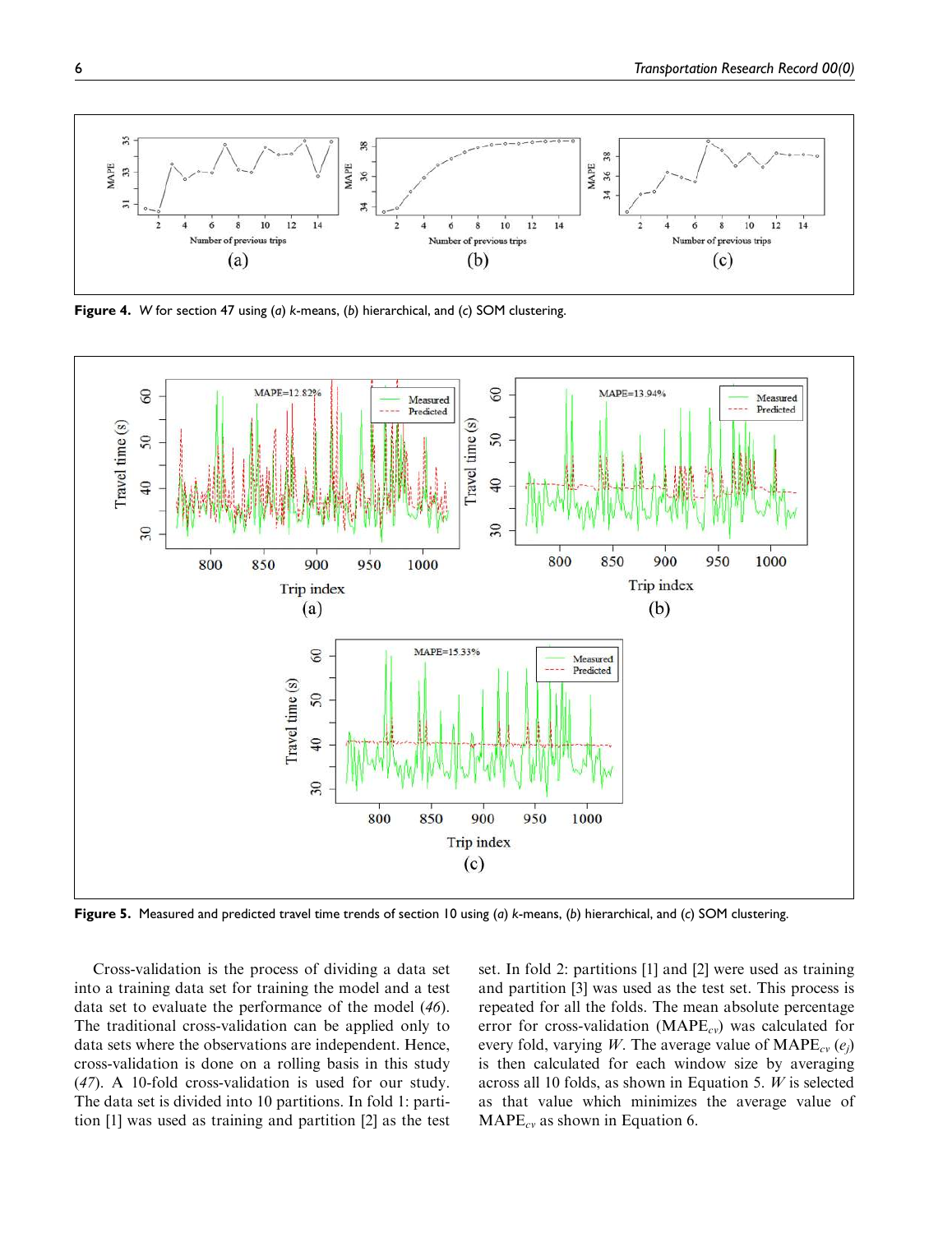

Figure 6. Measured and predicted travel time trends of section 33 using (a) k-means, (b) hierarchical, and (c) SOM clustering.

$$
e_j = \frac{1}{10} \sum_{i=1}^{10} MAPE_{cv} \{ W = j \}, \tag{5}
$$

$$
W = \arg\min\{e_j\},\tag{6}
$$

where *j* varies from 1 to  $W_{max}$ . Figure 4*a*, *b* and *c* below shows the sample plot of rolling cross-validation performed for travel time trends of section 47 using *k*-means, hierarchical, and SOM clustering, respectively. The values of *W* are chosen as 2, 1, and 1 for section 47 using *k*means, hierarchical, and SOM clustering, respectively. A similar analysis was done for sections 10 and 33. The value of *W* obtained using *k*-means, hierarchical, and SOM clustering, respectively, are: Section 10: {3, 1, 1}; Section 33: {1, 2, 1} and Section 47: {2, 1, 1}.

### Performance Evaluation

The PSF algorithm was implemented for each of the sections using the optimum number of clusters (*k*) and number of previous trip labels (*W*) obtained, as discussed above. The performance accuracy of each of the clustering algorithms for each section was quantified using mean absolute percentage error (MAPE) as follows:

$$
MAPE = \frac{1}{n} \sum_{i=1}^{n} \frac{|\hat{Y} - Y_m|}{Y_m} 100,
$$
 (7)

where  $\hat{Y}$  is the predicted value of travel time trend,  $Y_m$  is the corresponding measured travel time trend, and *n* is the number of observations in the test data set. Figure 5*a, b*, and *c* show the measured versus the predicted travel time trends of section 10 using *k*-means, hierarchical, and SOM clustering. It can be seen that *k*means works better for this section, which had low variance in travel times. Both hierarchical and SOM fail to capture the variations for the low variance section.

Figure 6 shows the measured versus the predicted travel time trends for section 33, which is an urban section without any signals or intersections. It can be seen that *k*-means also works best in this case, capturing the variations in travel time trends better than the other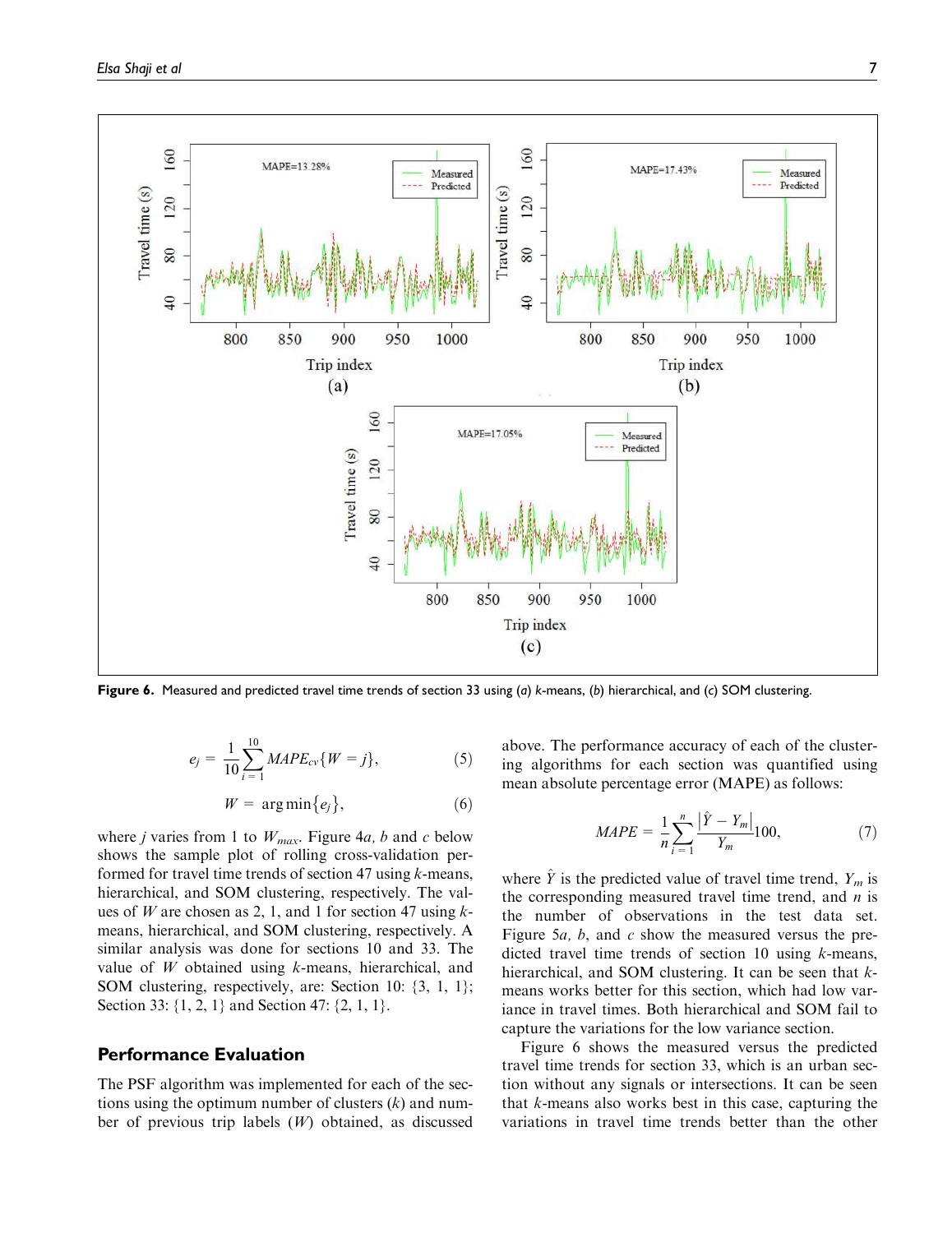

Figure 7. Measured and predicted travel time trends of section 47 using (a) k-means, (b) hierarchical, and (c) SOM clustering.

methods. Hierarchical clustering gives poor performance in this case too, whereas the performance of SOM has improved.

Figure 7 shows the results for section 47, which is the section with the highest variance in travel times along the selected route. It can be seen that the predictions based on *k*-means clustering work best, yielding a low value of MAPE and also capturing the variations in travel time trends. The predictions based on hierarchical clustering remain poor, whereas those based on SOM have improved. Hence it was concluded that *k*-means works best for all the sections under study. The trend predictions based on hierarchical clustering remain poor in all three cases, whereas the performance of SOM improves as the section variance increases.

Clustering prior to prediction helps to improve the prediction accuracy. The results of the clustering  $+$  prediction framework obtained using the PSF algorithm were compared with the case when no clustering was done. In the no clustering case, predictions were obtained by taking the average of the previous *W* travel time

trends of the same section. Figure 8 shows the comparison between the predictions made using the PSF algorithm and the no clustering case for a sample section on the seven days in the test dataset. It can be seen that, in all the cases, the MAPE obtained using clustering  $+$ PSF algorithm was lower compared with the no clustering case, indicating that the clustering helped to improve the prediction accuracy.

### Summary and Conclusion

Travel time is a highly variable quantity, which depends on many factors, such as road conditions, weather conditions, driver behavior, etc. Addressing the high variability in travel time is a challenging task. Travel time prediction becomes even more complex in mixed traffic conditions, such as those prevailing in India. The present study identifies the proper regressors to be used for prediction of travel time trends, by comparing the performance of three popular clustering techniques—*k*-means, hierarchical, and SOM—for road sections with different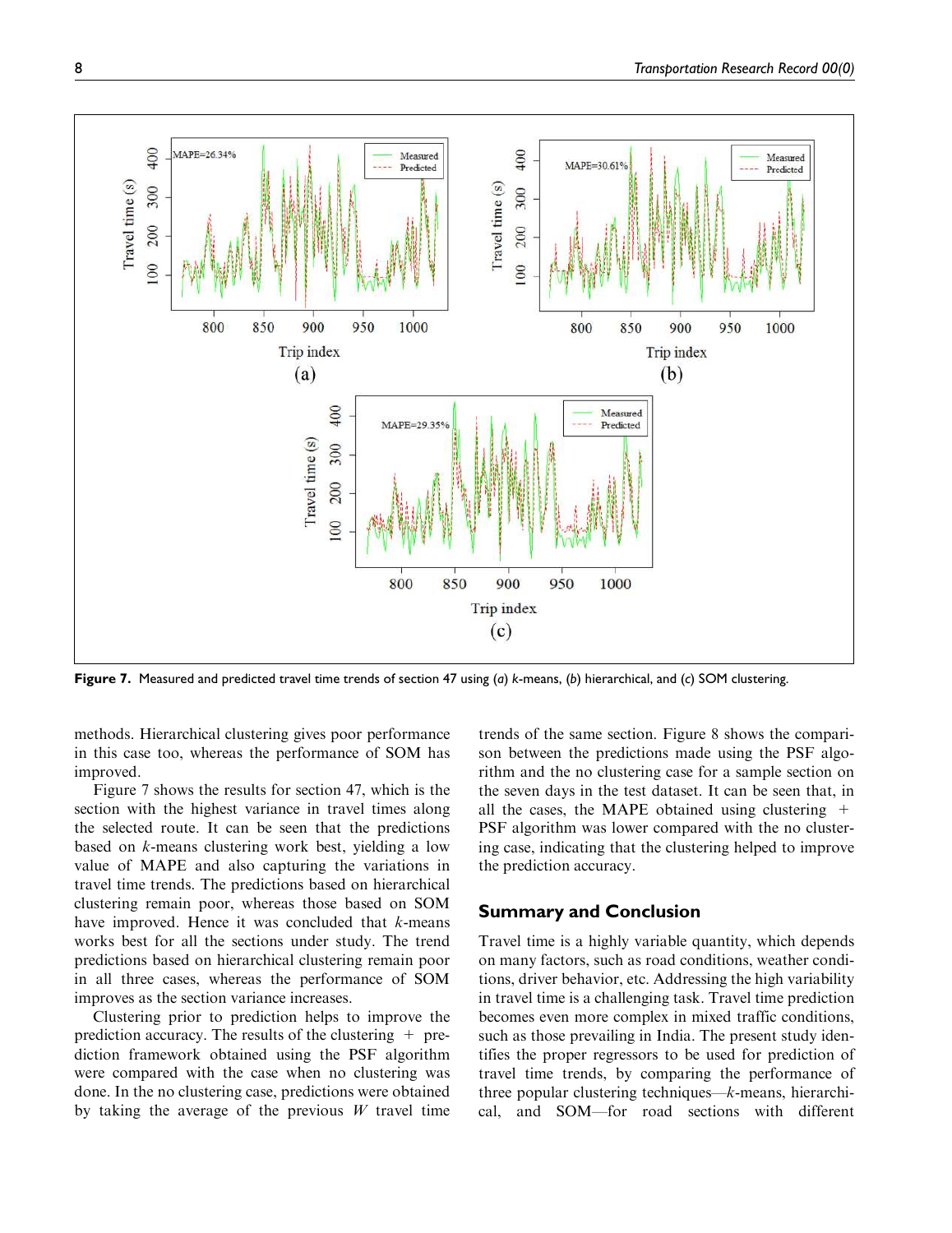

Figure 8. MAPE obtained for all days using PSF algorithm and no clustering case.

characteristics. The following conclusions were drawn from the study:

- 1. Due to the high variability in travel time, manually grouping travel times into weekdays, weekends, or day-wise is not a very efficient method. Data-driven techniques such as clustering can be used to identify the natural groupings in the data automatically. This becomes possible with the availability of huge amounts of historical data from automated sensors.
- 2. A clustering + prediction framework was developed using a PSF algorithm to predict travel time trends. It was seen that, for all the three sections with different characteristics which were analyzed, PSF based on *k*-means clustering performed well. The performance of hierarchical clustering remained poor in all the cases, whereas PSF based on SOM was able to capture the variations more effectively as the variation in travel time trends increased. In the later stages of the study, when the dimensionality of the regressor data increases, predictions based on *k*-means may not be efficient. In this case, clustering techniques which work efficiently with high dimensional data such as SOM might be required.
- 3. The clustering + prediction framework developed was compared with the case when no clustering was done. It was seen that predictions based on PSF yielded low MAPE value when compared with the case when no clustering was performed on the regressor dataset. Hence it was concluded that clustering prior to prediction helps to improve the accuracy of the prediction.

#### Acknowledgments

The authors acknowledge the Centre of Excellence in Urban Transport, IIT Madras, for the data collection.

#### Author Contributions

The authors confirm contribution to the paper as follows: study conception and design: Hima Elsa Shaji, Arun K. Tangirala, and Lelitha Vanajakshi; data collection: Shaji and Vanajakshi; analysis and interpretation of results: Shaji, Tangirala, and Vanajakshi; draft manuscript preparation: Shaji, Tangirala, and Vanajakshi. All authors reviewed the results and approved the final version of the manuscript.

#### References

- 1. Zhang, M., F. Xiao, and D. Chen. Bus Arrival Time Prediction Based on GPS Data. *Proc., 4th International Conference on Transportation Engineering, ICTE 2013*, China, American Society of Civil Engineers, 2013, pp. 1470–1475.
- 2. Bin, Y., Y. Zhongzhen, and Y. Baozhen. Bus Arrival Time Prediction Using Support Vector Machines. *Journal of Intelligent Transportation Systems*, Vol. 10, No. 4, 2006, pp. 151–158.
- 3. Kumar, S. V., L. Vanajakshi, and S. C. Subramanian. A Model Based Approach to Predict Stream Travel Time Using Public Transit as Probes. *Proc., 2011 IEEE Intelligent Vehicles Symposium (IV)*, Baden-Baden, Germany, IEEE, New York, 2011, pp. 101–106.
- 4. Kwon, J., B. Coifman, and P. Bickel. Day-to-Day Travel-Time Trends and Travel-Time Prediction from Loop-Detector Data. *Transportation Research Record: Journal of the Transportation Research Board*, 2000. 1717: 120–129.
- 5. Vlahogianni, E. I., M. G. Karlaftis, J. Golias, and N. Kourbelis. Pattern-Based Short-Term Urban Traffic Predictor. *Proc., 2006 IEEE Intelligent Transportation Systems*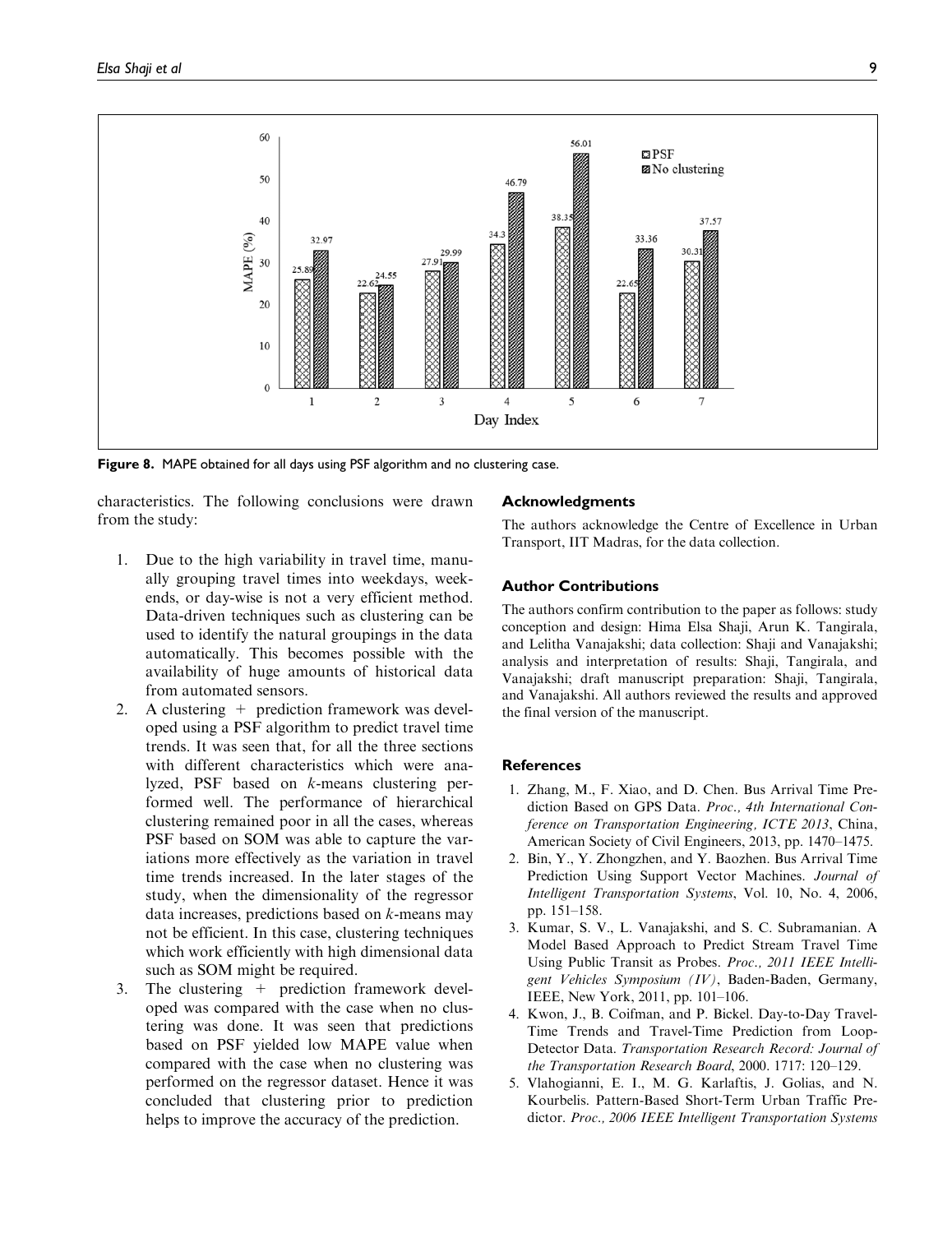*Conference*, Toronto, Ontario, Canada, IEEE, New York, 2006, pp. 389–393.

- 6. Kumar, S. V., and L. Vanajakshi. Pattern Identification Based Bus Arrival Time Prediction. *Proc., Institution of Civil Engineers-Transport*, Vol. 167, No. 3, Thomas Telford Ltd., 2014, pp. 194–203.
- 7. Kumar, B. A., L. Vanajakshi, and S. C. Subramanian. Pattern-Based Bus Travel Time Prediction under Heterogeneous Traffic Conditions. Presented at 93rd Annual Meeting of the Transportation Research Board, Washington, D.C., 2014.
- 8. Van Der Voort, M., M. Dougherty, and S. Watson. Combining Kohonen Maps with ARIMA Time Series Models To Forecast Traffic Flow. *Transportation Research*, Vol. 4, No. 5, 1996, pp. 307–318.
- 9. Jain, A. K., M. N. Murty, and P. J. Flynn. Data Clustering: A Review. *ACM Computing Surveys (CSUR)*, Vol. 31, No. 3, 1999, pp. 264–323.
- 10. Macqueen, J. Some Methods for Classification and Analysis of Multivariate Observations. *Proceedings of the Fifth Berkeley Symposium on Mathematical Statistics and Probability*, Vol. 1, No. 233, 1967, pp. 281–297.
- 11. Bradley, P. P. S., U. Fayyad, and C. Reina. Scaling Clustering Algorithms to Large Databases. *Proc., 4th International Conference on Knowledge Discovery and Data Mining*. AAAI Press, New York, 1998, pp. 9–15.
- 12. Kaufman, L., and P. J. Rousseeuw. *Finding Groups in Data: An Introduction to Cluster Analysis*. John Wiley & Sons, Inc., Vol. 344, New Jersey, 2009. http://dx.doi.org./ 10.1002/9780470316801
- 13. Shavlik, J. W., and T. G. Dietterich. *Readings in Machine Learning*. Morgan Kaufmann, Inc., San Mateo, California, 1990.
- 14. Kohonen, T. The Self-Organizing Map. *Proceedings of the IEEE*, Vol. 78, No. 9, 1990, pp. 1464–1480.
- 15. Ester, M., H. P. Kriegel, J. Sander, and X. Xu. A Density-Based Algorithm for Discovering Clusters in Large Spatial Databases with Noise. *Knowledge Discovery and Data Mining*, Vol. 96, No. 34, 1996, pp. 226–231.
- 16. Grabusts, P., and A. Borisov. Using Grid-Clustering Methods in Data Classification. *Proc., International Conference on Parallel Computing in Electrical Engineering, PARELEC 2002*, Warsaw, Poland, IEEE, New York, 2002, pp. 425–426.
- 17. Gan, G., C. Ma, and J. Wu. *Data Clustering: Theory, Algorithms, and Applications*. ASA-SIAM Series on Statistics and Applied Probability, Vol. 20, Philadelphia, 2007.
- 18. Aghabozorgi, S., A. Seyed Shirkhorshidi, and T. Ying Wah. Time-Series Clustering – A Decade Review. *Information Systems*, Vol. 53, 2015, pp. 16–38.
- 19. Chung, E. Classification of Traffic Pattern. *Proc., 11th World Congress on ITS, Chicago*, 2003, pp. 687–694.
- 20. Ladino, A., A. Kibangou, H. Fourati, and C. C. De Wit. Travel Time Forecasting from Clustered Time Series via Optimal Fusion Strategy. *Proc., 2016 European Control Conference, ECC 2016*, Aalborg, Denmark, IEEE, New York, 2017, pp. 2234–2239.
- 21. Park, D., and L. Rilett. Forecasting Multiple-Period Freeway Link Travel Times Using Modular Neural Networks.

*Transportation Research Record: Journal of the Transportation Research Board*, 1998. 1617: 163–170.

- 22. Weigang, L., W. Koendjbiharie, R. C. de M Juca, Y. Yamashita, and A. MacIver. Algorithms for Estimating Bus Arrival Times Using GPS Data. *Proc., IEEE 5th International Conference on Intelligent Transportation Systems*, Singapore, IEEE, New York, 2002, pp. 868–873.
- 23. Jeong, R., and L. Rilett. The Prediction of Bus Arrival Time Using AVL Data. Presented at 83rd Annual Meeting of the Transportation Research Board, Washington, D.C., 2004.
- 24. Bertini, R. L., and A. M. El-Geneidy. Modeling Transit Trip Time Using Archived Bus Dispatch System Data. *Journal of Transportation Engineering*, Vol. 130, No. 1, 2004, pp. 56–67.
- 25. Patnaik, J., S. Chien, and A. Bladikas. Estimation of Bus Arrival Times Using APC Data. *Journal of Public Transportation*, Vol. 7, No. 1, 2004, p. 1.
- 26. Abdelfattah, A. M., and A. M. Khan. Models for Predicting Bus Delays. *Transportation Research Record, Journal of the Transportation Research Board*, 1998. 1623: 8–15.
- 27. Rajbhandari, R. *Bus Arrival Time Prediction Using Stochastic Time Series and Markov Chains*. Ph.D. thesis, New Jersey Institute of Technology, Newark, New Jersey, 2004.
- 28. Suwardo, W., M. Napiah, and I. Kamaruddin. ARIMA Models for Bus Travel Time Prediction. *Journal of the Institute of Engineers Malaysia*, Vol. 71, No. 2, 2010, pp. 49–58.
- 29. Kumar, S. V., and L. Vanajakshi. Short-Term Traffic Flow Prediction Using Seasonal ARIMA Model with Limited Input Data. *European Transport Research Review*, Vol. 7, No. 3, 2015, pp. 1–9.
- 30. Vanajakshi, L., S. C. Subramanian, and R. Sivanandan, R. Travel Time Prediction Under Heterogeneous Traffic Conditions Using Global Positioning System Data from Buses. *IET Intelligent Transport Systems*, Vol. 3, No. 1, 2009, pp. 1–9.
- 31. Padmanaban, R. P. S., L. Vanajakshi, and S. C. Subramanian. Estimation of Bus Travel Time Incorporating Dwell Time for APTS Applications. *Proc., 2009 IEEE Intelligent Vehicles Symposium*, Xi'an, China, IEEE, New York, 2009, pp. 955–959.
- 32. Kumar, B. A., L. Vanajakshi, and S. C. Subramanian. Bus Travel Time Prediction Using a Time-Space Discretization Approach. *Transportation Research Part C: Emerging Technologies*, Vol. 79, 2017, pp. 308–332.
- 33. Chien, S. I. J., Y. Ding, and C. Wei. Dynamic Bus Arrival Time Prediction with Artificial Neural Networks. *Journal of Transportation Engineering*, Vol. 128, No. 5, 2002, pp. 429–438.
- 34. Yu, B., Z. Z. Yang, K. Chen, and B. Yu. Hybrid Model for Prediction of Bus Arrival Times at Next Station. *Journal of Advanced Transportation*, Vol. 44, No. 3, 2010, pp. 193–204.
- 35. Fan, W., and Z. Gurmu. Dynamic Travel Time Prediction Models for Buses Using only GPS Data. *International Journal of Transportation Science and Technology*, Vol. 4, No. 4, 2015, pp. 353–366.